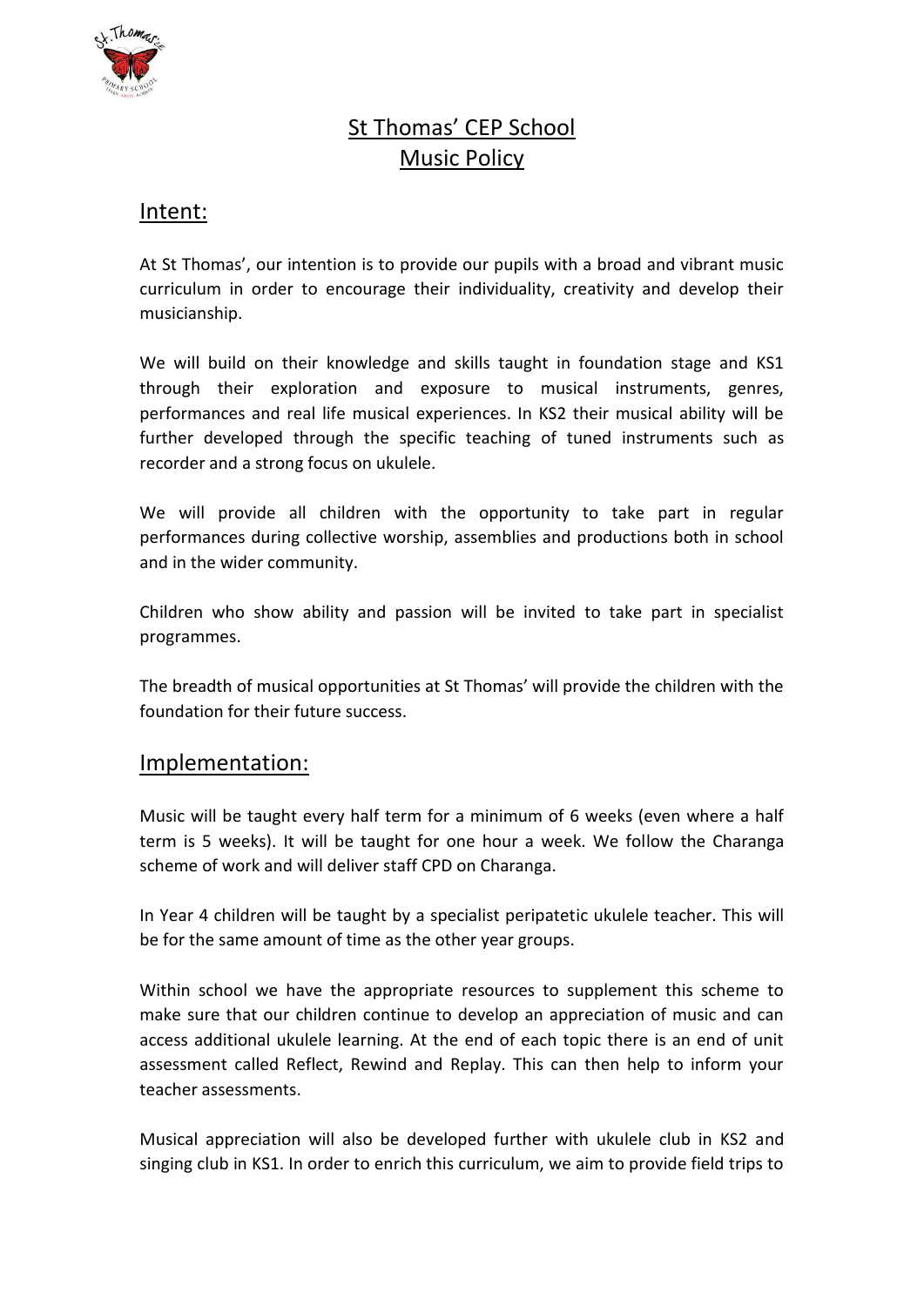

live music events, taking part in music events, opportunities for performance in and outside of school and visits to school from musicians.

# Impact:

At St Thomas', we would like all children to be able to access a range of musical activities and opportunities in order to give them a good knowledge, understanding and appreciation of a range of musical genres.

Children to speak appropriately and eloquently about musical genres and artists, using subject specific vocabulary.

Playing and performing a range of instruments and many opportunities given to perform.

Children to develop a love, appreciation and passion for music. A wide and diverse range of music to be embedded within the cross curriculum.

#### Cross Curricular Writing:

Teachers seek to take advantage of opportunities to make cross-curricular links. They plan for pupils to practise and apply skills, knowledge and understanding acquired English lessons to other areas of the curriculum. It is expected that the quality of the writing in all subjects reflects the quality in the English books.

#### SEND, Pupil Premium and Greater Depth:

All children at St Thomas' will receive 'Quality First Teaching.' Any child with SEND or Pupil Premium funding may have work additional to or differentiated in order to better support them in accessing the curriculum dependent on their needs.

Our school offers a creative and varied curriculum providing children with a variety of opportunities in order to reach their full potential. Our aim for each child to make excellent progress from their individual starting point.

#### Assessment:

Assessment will take place by observing children performing informally throughout the unit and formally during the final Summer 2 unit, Reflect, Rewind and replay. Observations and recording of solo, group and class performance in assemblies and shows. Assessment of Composition/written work about musical instruments, artists and genres in topic books. Assessment through effective directed questioning and effective use of support staff. Peer feedback/self assessment is essential in order for children to develop their evaluation skills.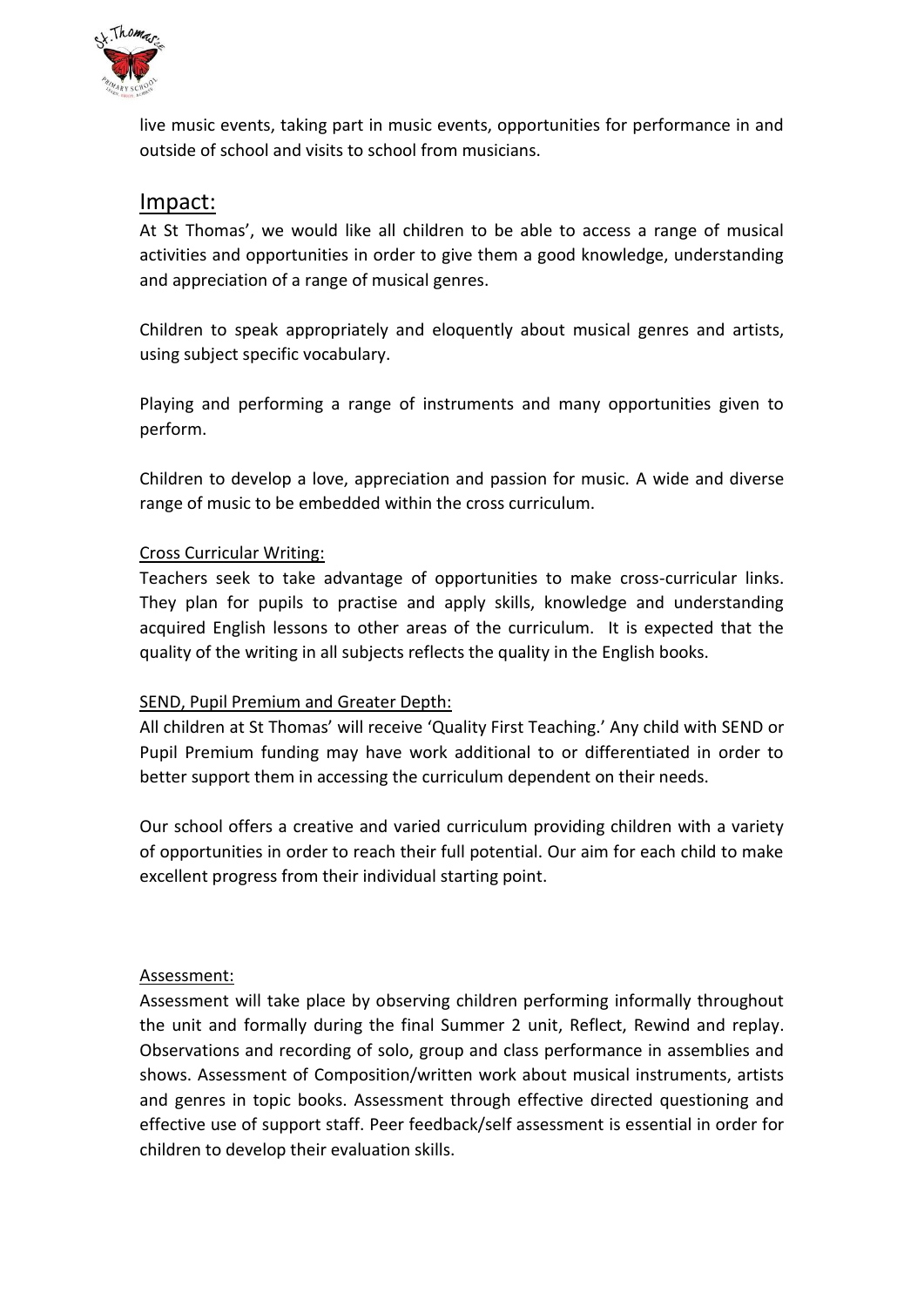

#### Classroom Environment:

In all classrooms, the celebration of music should be clearly evident. This should be up to date with the latest focus, complete with examples of children's learning. Displays should have a balance of informative, celebratory and interactive elements. At St Thomas' continuous performances are essential to support the learning of children throughout the school. Classrooms and the corridors should have engaging music displays, reflecting what is taught. Opportunities should be taken to develop children's vocabulary- the whole classroom environment should be vocabulary rich so that can be utilised by the children.

### Home/school Links:

At St Thomas', we believe that parental support is vital to aid the progress of the children. We aim to involve our parents in English as much as possible through:

- Parents evenings
- Parent workshops
- A clear overview of English within the class matrix
- Exhibitions and celebration to showcase children's work
- 'Parent read' sessions
- Clear communication via the child's reading record book
- Sharing of assessment data and next steps in learning.

#### Leadership and Management:

The subject leader's role is to hold a high level of subject pedagogical content and an understanding of the critical endpoints that come before and after. Analysing and building the appropriate provision in all areas of English, whilst cultivating the staff's pedagogical content knowledge to maximise learning across their school.

Subject leaders will support staff in the following areas:

- Disseminating relevant information and providing relevant training for staff (direct or through other professionals)
- Demonstrate a commitment to keeping up to date in current issues and matters whilst developing CPD for themselves and staff members
- Leading by example through modelling quality first lessons and teaching styles
- Having a high quality knowledge and materials to ensure progression in the subject and to make certain these are explicitly clear for staff to follow and plan from
- Identifying and supporting development needs for staff- including providing induction to associate teachers, Early Career Teachers (ECTs) and new members of staff on subject content
- Monitoring standards, attainment and progress across school including providing feedback to share good practice and develop further to raise standards.